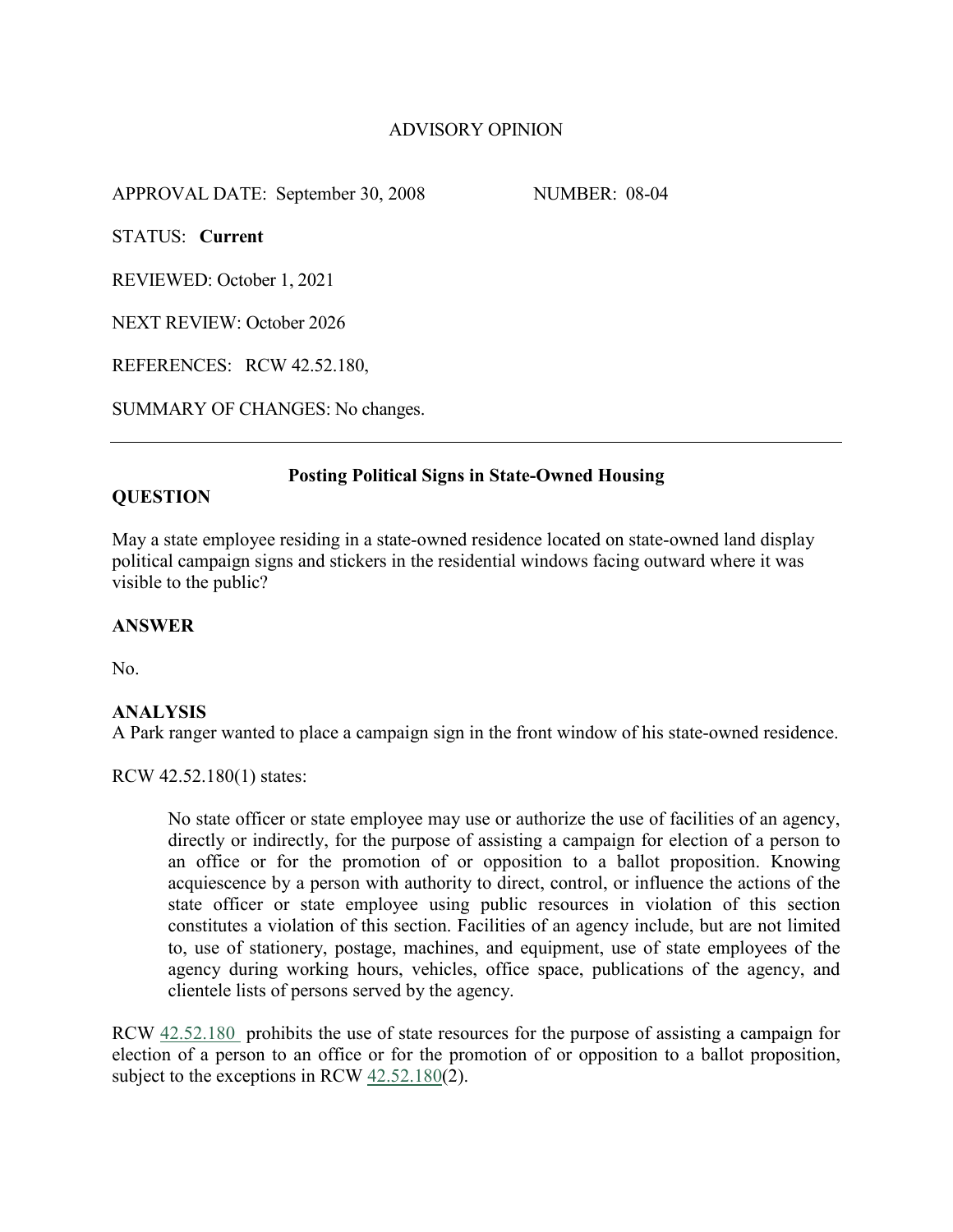The Board has opined on issues regarding state-owned housing twice previously:

- (1) At the September 9, 2005 Board meeting, the Board reviewed and approved Parks' housing policy, with one caveat to the originally proposed draft. The Board determined that the policy should be amended to clarify that mowing the lawn by the state-employee resident could be completed on state time.
- (2) At the October 13, 2006 Board meeting, Parks asked the Board to opine on whether the prohibition against conducting a business in a state facility applied to Parks' employees and their families living in agency residences. In 2008, the Ethics Act was amended to include a new section, RCW 42.52.570, that authorized the Department of Fish and Wildlife and the Parks and Recreation Commission to approve private business activity in state-owned housing within specified parameters.

Annually, the Attorney General's Office sends a memorandum to all interested parties regarding the use of public funds/facilities on election campaigns. This memo<sup>[1](#page-1-0)</sup> states:

As noted above, the Executive Ethics Board has adopted some interpretive rules concerning RCW 42.52.180. Given the language of the statute itself, and factoring in cases and opinions interpreting the older statute (RCW 42.17.130) to some extent, it is possible to make some general statements about political activities under RCW 42.52.180. The following activities are prohibited by RCW 42.52.180:

- 1. Using work hours to solicit signatures for ballot propositions, to raise funds for or against such propositions, or to organize campaigns for or against such propositions. The prohibition similarly bars the use of work time to campaign for or against a candidate for public office.
- 2. Using public property to campaign for or against a candidate or ballot proposition, except that "neutral forum" public property otherwise open to public use may be used for campaigning also.
- 3. Using public facilities—including, but not limited to, office space, computers, email, copying facilities, paper, supplies, client lists, databases, **and any other publicly owned property**—for campaigns for or against a ballot proposition, or for or against a candidate, whether during or after work hours. This includes accessing databases (such as Law Manger or Westlaw), or client or employee contact lists for campaign purposes. (emphasis added)
- 4. Displaying political material in or on publicly owned vehicles.

<span id="page-1-0"></span><sup>&</sup>lt;sup>1</sup> The memo was updated in 2016 and the memo language in this Advisory Opinion reflects amendments made in 2016. These amendments do not change the analysis of the Board.